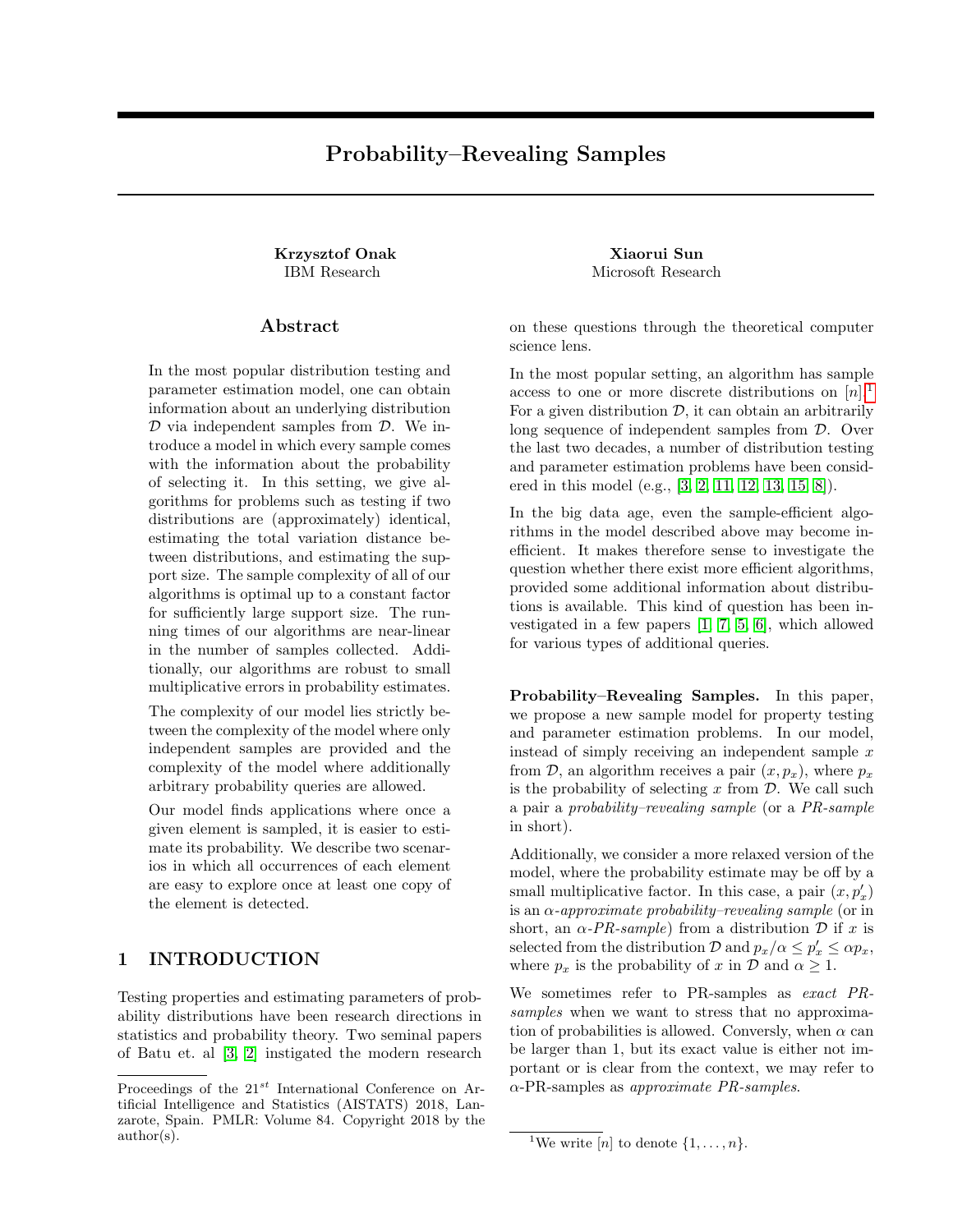Problems. In this paper, we assume that all distributions are on  $[n]$ , where n is a parameter known to the algorithm. We consider the following problems, where  $d_{\text{TV}}$  denotes the total variation distance between probability distributions.

- Identity Testing: Accept if an unknown distribution  $\mathcal{D}$  equals a known distribution  $\mathcal{D}_{\star}$  and reject if  $d_{\text{TV}}(\mathcal{D}, \mathcal{D}_\star) > \epsilon$  for  $\epsilon \in (0, 1)$ .
- Distance to a Known Distribution: For an unknown distribution  $D$  and a known distribution  $\mathcal{D}_{\star}$ , approximate  $d_{\text{TV}}(\mathcal{D}, \mathcal{D}_{\star})$  up to an additive  $\epsilon$ for  $\epsilon \in (0,1)$ .
- Equality Testing: Accept if two unknown distributions  $\mathcal{D}_1$  and  $\mathcal{D}_2$  are identical and reject if  $d_{\text{TV}}(\mathcal{D}_1, \mathcal{D}_2) > \epsilon$  for  $\epsilon \in (0, 1)$ .
- Distance between Unknown Distributions: For two unknown distributions  $\mathcal{D}_1$  and  $\mathcal{D}_2$ , approximate  $d_{\text{TV}}(\mathcal{D}_1, \mathcal{D}_2)$  up to an additive  $\epsilon$  for  $\epsilon \in (0, 1)$ .
- Distinct Elements: For a positive integer  $n > 0$ , an unknown distribution  $\mathcal D$  such that every element with non-zero probability has probability at least  $1/n$ , and a parameter  $\epsilon \in (0, 1)$ , approximate the number of elements with non-zero probability in  $\mathcal D$  up to an additive  $\epsilon n$ .

In this work, we only require that for any input distribution or pair of distributions, the algorithm output a correct answer with probability 2/3. It follows directly from standard concentration bounds, such as the Chernoff bound, that it suffices to run the algorithm  $O(\log(1/\delta))$  times—and take the median or majority of computed solutions—to improve the success probability to  $1 - \delta$  for any  $\delta \in (0, 1/3)$ .

As our main technical results of this paper, we present algorithms for the above five problems in the probability–revealing sample model. The query complexity of them is optimal up to constant factors. Additionally, their input distributions can be on an arbitrary set of size at most n, not just  $[n]$ .

<span id="page-1-0"></span>Theorem 1.1 (Complexity of Identity Testing). There is a polynomial time algorithm to solve the *Identity Testing problem using*  $O(1/\epsilon)$   $(1 + \epsilon/3)$ -PRsamples from D. If  $n \geq 3$ , then any algorithm to solve the Identity Testing problem requires at least  $\Omega(1/\epsilon)$ PR-samples.

Theorem 1.2 (Complexity of Distance to a Known Distribution). There is a polynomial time algorithm to solve the Distance to Known Distribution problem using  $O(1/\epsilon^2)$   $(1 + \epsilon/3)$ -PR-samples from  $\mathcal{D}$ . If  $\epsilon$  <  $1/10000$  and  $n = \omega(1/\epsilon^4)$ , then any algorithm to solve

the Distance to Known Distribution problem requires at least  $\Omega(1/\epsilon^2)$  PR-samples.

<span id="page-1-1"></span>Theorem 1.3 (Complexity of Equality Testing and Distance between Unknown Distributions). For  $\epsilon \in (0, 1)$ , there is a polynomial time algorithm to solve Equality Testing problem and Distance between Unknown Distributions problem using  $O(\max\{\sqrt{n}/\epsilon, 1/\epsilon^2\})$   $(1 + \epsilon/3)$ -PR-samples. For  $\epsilon$  <  $1/100$  and  $n = \omega(1/\epsilon^{10})$ , any algorithm to solve the  $t_1$  from and  $n = \omega(1/\epsilon)$ , any algorithm to solve the two problems requires at least  $\Omega(\sqrt{n}/\epsilon)$  PR-samples.

<span id="page-1-2"></span>Theorem 1.4 (Complexity of Distinct Elements). For  $\epsilon \in (0, 1)$ , there is a polynomial time algorithm to solve the Distinct Elements problem using  $O(1/\epsilon^2)$   $(1+\epsilon/3)$ -PR-samples. If  $\epsilon < 1/10000$  and  $n = \omega(1/\epsilon^4)$ , then any algorithm to solve the Distinct Elements problems requires at least  $\Omega(1/\epsilon^2)$  PR-samples.

# Comparison to other models and related works.

In the standard distribution testing model, algorithms are given access to independent samples from the unknown distributions. The five problems considered in this paper have been studied extensively in this model. See the column "Samples" of Table [1](#page-2-0) for a summary of known results.

At least two papers [\[1,](#page-7-0) [6\]](#page-8-9) consider a dual model, which is stronger than ours. In their model, for each distribution, apart from drawing independent samples, one can also query the probability of each element. Clearly, one can simulate PR-sampling in their model by first drawing a sample and then querying its probability. The complexity of problems in their model is presented in the column "Dual." Contrary to their paper, the algorithms we present here are robust to small multiplicative errors in probability estimates.

One can observe that the complexity of our model falls in between these two models. In particular, we avoid the lower bounds of Valiant [\[15\]](#page-8-5), by being able to easily distinguish heavy elements from light elements. This difficulty in the standard model was at heart of his lower bound constructions.

Techniques. Our algorithm are very simple and are based on evaluating very simple estimators. We apply Hoeffding's inequality or Chebyshev's inequality to show the proper concentration of the estimate output by each algorithm.

For lower bounds we construct two distributions with different desired behavior of the algorithm and show that a large number of samples is required to distinguish them. Some of our techniques are similar to those of Canetti, Even, and Goldreich [\[4\]](#page-8-10).

Due to the space constraints, we omit some of our proofs and make the full paper available on arXiv.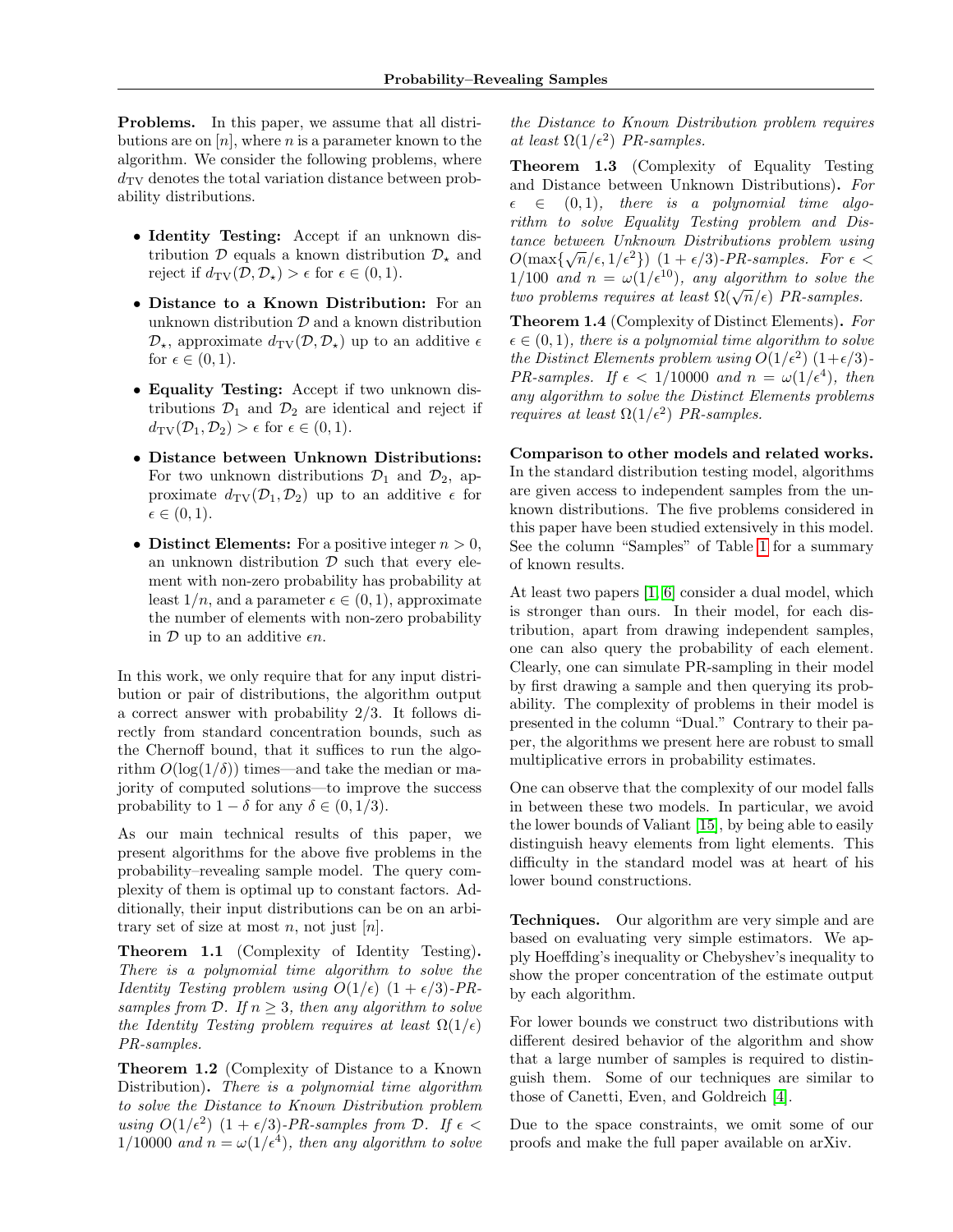<span id="page-2-0"></span>

|                          | <b>Samples</b>                                                             | <b>PR-Samples</b> [here]                                            | Dual $[6]$             |
|--------------------------|----------------------------------------------------------------------------|---------------------------------------------------------------------|------------------------|
| <b>Identity Testing</b>  | $\Theta\left(\frac{n^{1/2}}{\epsilon^2}\right)$                            | $\Theta(1/\epsilon)$ for $n \geq 3$                                 | $\Theta(1/\epsilon)$   |
|                          | [2, 11, 14]                                                                | 1 for $n=2$                                                         |                        |
| <b>Distance</b>          | $\Omega\left(\frac{n^{1/2}}{\epsilon^2}\right)$                            | $O(1/\epsilon^2)$                                                   | $\Theta(1/\epsilon^2)$ |
| to Known                 | 11                                                                         | $\Omega(\frac{1}{\epsilon^2})$ for $n=\omega(\epsilon^{-4})$        |                        |
| <b>Equality Testing</b>  | $\left(\frac{n^{2/3}}{\epsilon^{4/3}}, \frac{\sqrt{n}}{\epsilon^2}\right)$ | $O(\max\{\frac{n^{1/2}}{\epsilon},\frac{1}{\epsilon^2}\})$          | $\Theta(1/\epsilon)$   |
|                          | [3, 8]                                                                     | $\Omega(\frac{n^{1/2}}{\epsilon})$ for $n = \omega(\epsilon^{-10})$ |                        |
| <b>Distance</b>          | $\Theta(\frac{n}{\log n})$ for $\epsilon = \Theta(1)$                      | $O(\max\{\frac{n^{1/2}}{\epsilon},\frac{1}{\epsilon^2}\})$          | $\Theta(1/\epsilon^2)$ |
| between Unknown          | [13]                                                                       | $\Omega(\frac{n^{1/2}}{\epsilon})$ for $n = \omega(\epsilon^{-10})$ |                        |
| <b>Distinct Elements</b> | $\Theta(\frac{n}{\log n})$ for $\epsilon = \Theta(1)$                      | $\Theta(1/\epsilon^2)$                                              | $\Theta(1/\epsilon^2)$ |
|                          | [12, 13]                                                                   | $\Omega(\frac{1}{\epsilon^2})$ for $n = \omega(\epsilon^{-4})$      |                        |

Table 1: Comparison Between Different Models

# 2 APPLICATIONS

We now describe two applications of our model. In both cases, we take advantage of the fact that once a given element is detected by sampling, it is easier to compute its probability.

## 2.1 Grouped Identical Labels

Consider a set of records stored in an array  $T[1 \dots n]$ , organized in such a way that records with the same label appear in consecutive entries of the array (see Figure [1a\)](#page-3-0). This could be a result of collecting the records from a hash table with all elements in each entry of the hash table sorted according to their label.

A PR-sample can be generated in two steps. First, we select a random entry  $T[i]$  in the array. Clearly, the label of  $T[i]$  is selected from the empirical distribution of labels in the array. Second, in order to compute the probability of selecting this label, we use binary search to determine the first index  $j_0 \leq i$  and the last index  $j_1 \geq i$  such that all entries  $T[i']$  for  $j_0 \leq i' \leq j_1$  have the same label as  $T[i]$ . The probability of selecting this label is  $(j_1 - j_0 + 1)/n$ . Therefore, generating a PR-sample requires no more than  $O(\log n)$  queries to the array.

All algorithms that we design for PR-samples can be applied to this setting. Their query complexity becomes the sample complexity of the original PR-sample algorithm times an additional factor of  $O(\log n)$ .

#### 2.2 Geographic Distributions

The setting we consider now models the following situation where the area on which a given element of the distribution occurs induces a connected component in an underlying graph. In the simplest version, ment in an underlying graph. In the simplest version,<br>we have a  $\sqrt{n} \times \sqrt{n}$  chessboard and each square of the board is occupied by a single element in  $[n]$ . If two squares  $(x, y)$  and  $(x', y')$  are occupied by the same element, there is a sequence  $(x_0, y_0) = (x, y), (x_1, y_1), \ldots,$  $(x_k, y_k) = (x', y')$  of squares connecting them. More precisely, any pair of consecutive squares  $(x_i, y_i)$  and  $(x_{i+1}, y_{i+1})$  (where  $0 \leq i < k$ ) in the sequence is adjacent (i.e.,  $|x_i - x_{i+1}| + |y_i - y_{i+1}| = 1$ ). See Figure [1b](#page-3-0) for an example.

In this case, the probability of an element occupying a given square can be computed exactly in time proportional to the area occupied by the element. It suffices to run BFS exploration that moves only between adjacent squares containing the same element. We now sketch an algorithm for the Distance between Unknown Distributions problem in this setting.<sup>[2](#page-2-1)</sup> It is based on our algorithm that uses approximate PRsamples. The algorithm learns approximate probabilities of heavy elements by sampling and employs BFS exploration for light elements.

Distance between Unknown Distributions. We first assume that  $n > 1/\epsilon^2$ . Let

$$
t=n^{1/4}\sqrt{\epsilon^{-1}\log(1+n)}
$$

be a threshold value. We want to estimate the probabilities of all elements that occupy approximately t or more squares. To this end, the algorithm samples

<span id="page-2-1"></span> $2$ We note that for Distinct Elements, an algorithm due to Chazelle, Rubinfeld, and Trevisan [\[9\]](#page-8-12) solves the problem with  $\tilde{O}((1/\epsilon)^2)$  queries. For Equality Testing, the standard  $O(n^{2/3}/\epsilon^2)$ -sample algorithm is better than the bound for Distance between Unknown Distributions that we provide here.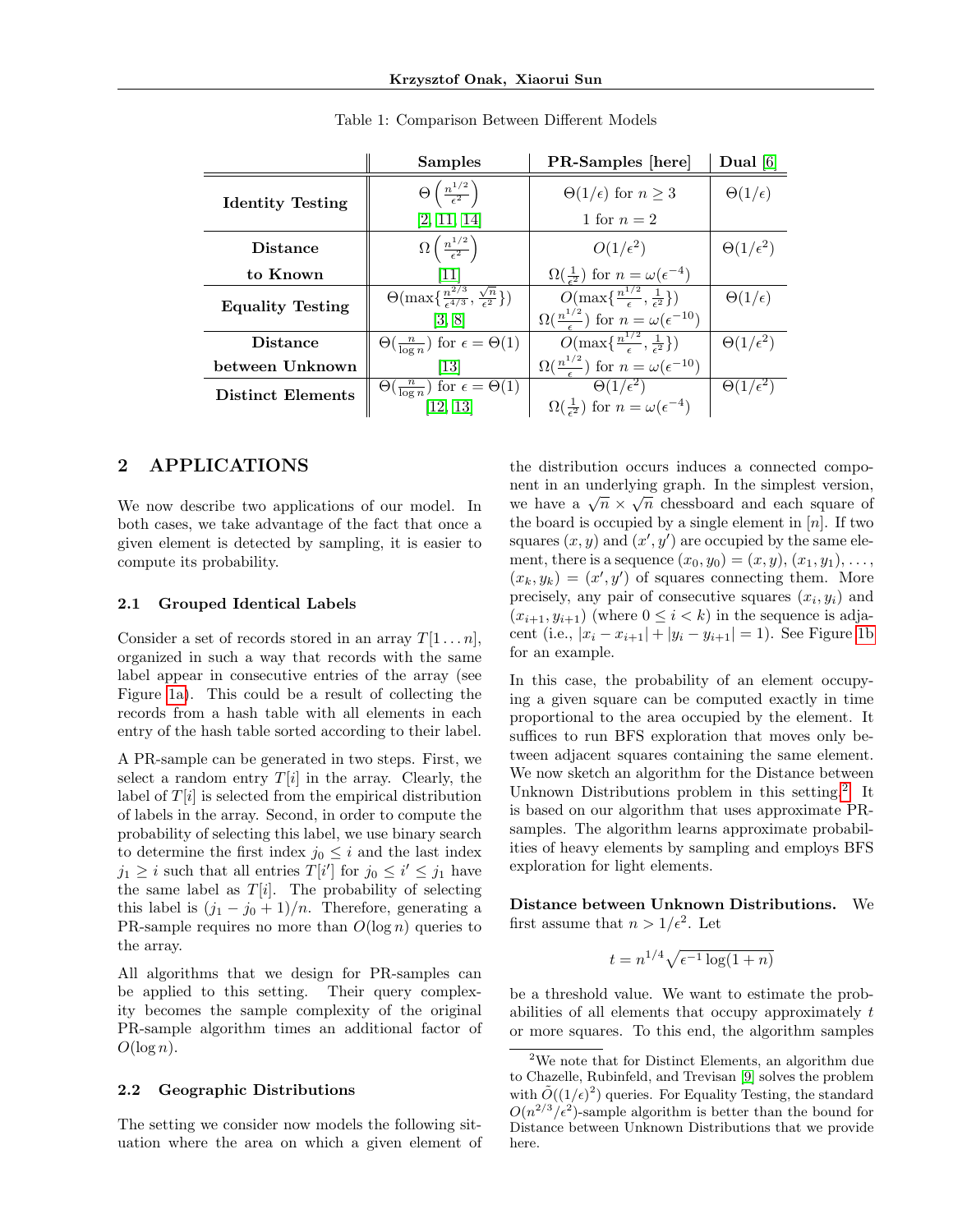|              | 7 <sup>7</sup>              | $\overline{7}$  | $\overline{7}$ |   | 7 8                                                                                                              | 8 | 8               |
|--------------|-----------------------------|-----------------|----------------|---|------------------------------------------------------------------------------------------------------------------|---|-----------------|
| 9            |                             |                 |                |   | $777777$                                                                                                         |   | 8               |
|              | $9\overline{9}\overline{9}$ |                 |                |   | 9 6 6 8 8                                                                                                        |   |                 |
|              |                             |                 |                |   | 4 1 2 9 9 6 8                                                                                                    |   | $\vert 3 \vert$ |
|              |                             |                 |                |   | $\overline{1}\,\overline{1}\,\overline{2}\,\overline{9}\,\overline{6}\,\overline{6}\,\overline{8}\,\overline{8}$ |   |                 |
|              | $1\sqrt{9}$ 9               |                 |                |   | 9 6 8 8                                                                                                          |   | $\overline{5}$  |
| $\mathbf{1}$ | $\overline{\mathbf{9}}$     | $\vert 6 \vert$ | 6 <sup>1</sup> | 6 | $9\overline{5}5$                                                                                                 |   |                 |
|              | 99                          |                 | $\overline{9}$ |   | $9 \,   \, 9 \,   \, 5 \,  $                                                                                     |   | 5               |

# <span id="page-3-0"></span>**4 4 1 7 7 7 5 2 2 2 7 7**

(a) Grouped Identical Labels

|  |  |  | (b) A Geographic Distribution |
|--|--|--|-------------------------------|
|--|--|--|-------------------------------|

Figure 1: Sample Applications

 $O\left(\frac{n}{t} \cdot \epsilon^{-2} \cdot \log(1+n)\right) = O\left(n^{3/4} \epsilon^{-3/2} \sqrt{\log(1+n)}\right)$ squares. Let  $S_1$  and  $S_2$  be the sets of elements that have probability at least  $t/n$  and  $t/(2n)$ , respectively. Routinely applying the Chernoff and union bounds, with high probability, the sample suffices to find a set  $S_{\star}$  such that  $S_1 \subseteq S_{\star} \subseteq S_2$  and additionally, it provides a multiplicative  $(1 + \epsilon/3)$ approximation to the probability of elements in  $S_{\star}$ . For each element not in  $S_{\star}$ , its exact probability can be computed using BFS exploration with at most  $O(t)$  queries. We can therefore apply our Distance Estimation algorithm that uses approximate value examples. Since it uses  $O(\max{\{\sqrt{n}/\epsilon, 1/\epsilon^2\}})(1+$  $\epsilon/3$ )-PR-samples, the query complexity of this step is bounded by  $O(t \cdot \max{\lbrace \sqrt{n}/\epsilon, 1/\epsilon^2 \rbrace}) = O(t \cdot \sqrt{n}/\epsilon) =$  $O(n^{3/4} \epsilon^{-3/2} \sqrt{\log(1+n)})$ , where the first transition follows from the assumption that  $n > 1/\epsilon^2$ . Hence, the query complexity of both steps of the algorithm is bounded by  $O(n^{3/4} \epsilon^{-3/2} \sqrt{\log(1+n)})$ .

Additionally, note that when the number of queries in the procedure described above is  $\Omega(n)$  or when  $n \leq$  $1/\epsilon^2$  (in this case  $n = O\left(n^{3/4} \epsilon^{-3/2} \sqrt{\log(1+n)}\right)$ ), one can simply query all squares and compare distributions directly. This way we obtain an algorithm that works for any  $n$  and makes  $O(\min\{n^{3/4}\epsilon^{-3/2}\sqrt{\log(1+n)},n\})$  queries.

General Bounded-Degree Graphs.  $\;$  The  $\sqrt{n}\times\sqrt{n}$ chessboard example above easily extends to the setting where the elements occupy nodes of a graph with maximum degree bounded by a constant. We say that a distribution of elements is geographic if the subgraph induced by each element is connected. As before, once we detect a specific element, its probability can be computed in  $O(\bar{n} \cdot d)$  time, using BFS, where  $\bar{n}$  is the number of nodes occupied by the element and  $d > 0$  is a bound on the maximum degree. If  $d = O(1)$ , our algorithm for the Distance between Unknown Distributions problem still requires at most  $O(\min\{n^{3/4}\epsilon^{-3/2}\sqrt{\log(1+n)},n\})$  queries.

We leave it as an open question whether there is an algorithm A and a constant  $\delta > 0$  such that for any fixed  $\epsilon > 0$ , A uses  $O(n^{3/4-\delta})$  queries.

# 3 PRELIMINARIES

For simplicity, we assume that all our distributions are on a finite discrete domain  $[n] = \{1, 2, \ldots, n\}$ . Since our algorithms make no use of labels other than comparing them, this does not limit their applicability to a more general set of labels.

For a discrete distribution  $\mathcal D$  on [n], we write  $\mathcal D[x]$  for  $x \in [n]$  to denote the probability of drawing x from D. For a set  $S \subset [n]$ , we write  $\mathcal{D}[S]$  to denote the probability of drawing an element of S from D.

Throughout this paper, we use the total variation distance to measure the distance between two distributions:

$$
d_{\text{TV}}(\mathcal{D}_1, \mathcal{D}_2) = \max_{S \subseteq [n]} (\mathcal{D}_1[S] - \mathcal{D}_2[s])
$$
  
= 
$$
\frac{1}{2} \sum_{x \in [n]} |\mathcal{D}_1[x] - \mathcal{D}_2[x]|
$$
  
= 
$$
1 - \sum_{x \in [n]} \min{\{\mathcal{D}_1[x], \mathcal{D}_2[x]\}},
$$

where it is easy to verify that the three expressions of it are equivalent. In particular, we refer to  $\sum_{x \in [n]} \min\{\mathcal{D}_1[x], \mathcal{D}_2[x]\}$  as the *common probability mass* of  $\mathcal{D}_1$  and  $\mathcal{D}_2$ 

We make use of both the Chernoff bound and Hoeffding's inequality.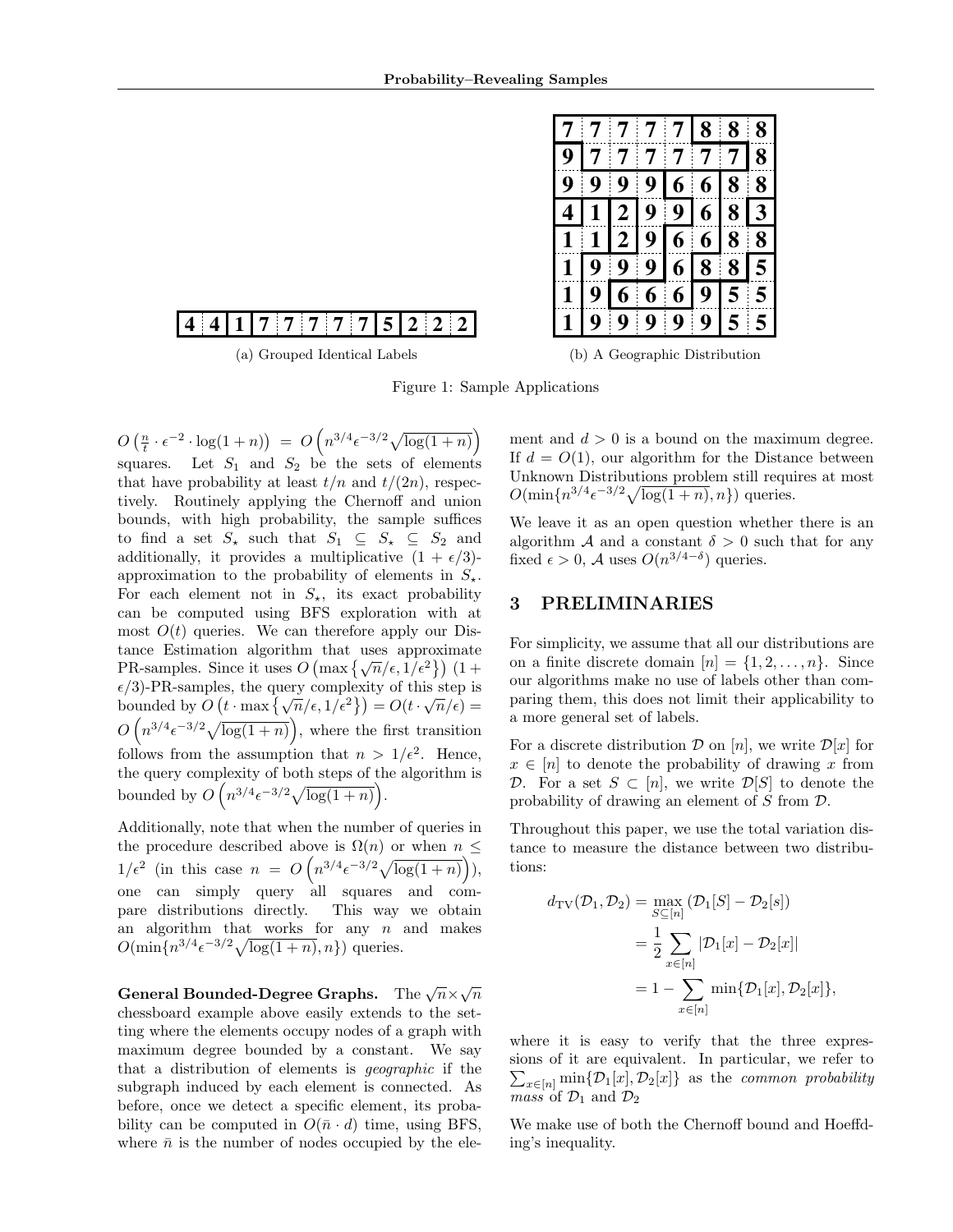**Algorithm 1:** Testing if an unknown distribution  $\mathcal{D}$ is a given distribution  $\mathcal{D}_{\star}$  with parameter  $\epsilon \in (0,1)$ 

- <span id="page-4-2"></span>1 Let  $k = \lceil 6/\epsilon \rceil$ .
- 2 Collect k independent  $(1 + \epsilon/3)$ -PR-samples  $(x_1, p_1)$ ,  $(x_2, p_2), \ldots, (x_k, p_k)$  from  $\mathcal{D}$ .
- **3** if  $\mathcal{D}_{\star}[x_i] \cdot (1 + \epsilon/3) < p_i$  for some  $i \in [k]$  then reject <sup>4</sup> accept

**Theorem 3.1** (Chernoff bound [\[10\]](#page-8-13)). Let  $X = X_1 +$  $\cdots + X_n$  where  $X_1, \ldots, X_n$  are n independent Bernoulli random variables such that  $Pr[X_i] = p_i$ . Let  $\mu =$ E[X]. Then, for any  $0 < \delta < 1$ , we have

$$
\Pr[X \ge (1+\delta)\mu] \le e^{-\mu \delta^2/3}
$$

and

$$
\Pr[X \le (1 - \delta)\mu] \le e^{-\mu \delta^2/2}.
$$

Theorem 3.2 (Hoeffding's inequality). Let  $X_1, \ldots, X_n$  are n independent random variables such that  $Pr[a_i \leq X_i \leq b_i] = 1$  for  $1 \leq i \leq n$ . Let  $X = \frac{1}{n}(X_1 + \cdots + X_n)$  and  $\mu = E[X]$ . Then,

$$
Pr[|X - \mu| \ge t] \le 2 \exp\left(\frac{2n^2t^2}{\sum_{i=1}^n (b_i - a_i)^2}\right).
$$

# 4 IDENTITY TESTING

We now prove Theorem [1.1.](#page-1-0) We prove the upper bound as Lemma [4.1](#page-4-0) and the lower bound as Lemma [4.2.](#page-4-1)

## 4.1 Upper Bound

We now show that Algorithm [1](#page-4-2) solves the Identity Testing problem. The algorithm collects  $O(1/\epsilon)$  PRsamples, searching for an element on which the unknown distribution has a significantly higher probability than the known distribution.

<span id="page-4-0"></span>**Lemma 4.1.** Let  $\mathcal{D}_*$  be a distribution with the probability of each element known and let D be a distribution from which approximate PR-samples can be drawn. For any parameter  $\epsilon \in (0,1)$ , Algorithm [1](#page-4-2) collects  $O(1/\epsilon)$  independent  $(1+\epsilon/3)$ -PR-samples from  $\mathcal{D}$ . If  $\mathcal{D} = \mathcal{D}_{\star}$ , the algorithm accepts with probability 1. If  $d_{\text{TV}}(\mathcal{D}, \mathcal{D}_\star) \geq \epsilon$ , the algorithm rejects with probability 2/3.

Proof. The sample complexity of the algorithm is clearly  $O(1/\epsilon)$ . It is also obvious that it never rejects in the case that  $\mathcal{D} = \mathcal{D}_{*}$ , because in this case, for any  $(1 + \epsilon/3)$ -approximate PR-sample  $(x, p)$  from D, it holds

$$
\mathcal{D}_{\star}[x]/(1+\epsilon/3) \le p \le \mathcal{D}_{\star}[x] \cdot (1+\epsilon/3).
$$

It remains to prove that if  $d_{\text{TV}}(\mathcal{D}, \mathcal{D}_\star) \geq \epsilon$ , the algorithm rejects with probability at least  $2/3$ . Let  $S =$  ${x \in [n]: \mathcal{D}_{\star}[x] \cdot (1+\epsilon/3) < \mathcal{D}[x]/(1+\epsilon/3)}$ . Clearly, if a PR-sample  $(x, p)$  such that  $x \in S$  is drawn from  $D$ by the algorithm, the algorithm rejects. We claim that  $\mathcal{D}[S] \geq \epsilon/3$  if the distance between distributions is at least  $\epsilon$ . Suppose for contradiction that  $\mathcal{D}[S] < \epsilon/3$ . Then the common probability mass of  $\mathcal{D}$  and  $\mathcal{D}_{\star}$  is

$$
\sum_{x \in [n]} \min\{\mathcal{D}[x], \mathcal{D}_\star[x]\} \ge \sum_{x \in [n] \setminus S} \min\{\mathcal{D}[x], \mathcal{D}_\star[x]\}
$$

$$
\ge \sum_{x \in [n] \setminus S} \mathcal{D}[x]/(1 + \epsilon/3)^2
$$

$$
= \mathcal{D}[[n] \setminus S]/(1 + \epsilon/3)^2
$$

$$
= (1 - \mathcal{D}[S])/(1 + \epsilon/3)^2
$$

$$
> (1 - \epsilon/3)/(1 + \epsilon/3)^2
$$

$$
> (1 - \epsilon/3)^3 > 1 - \epsilon.
$$

This implies that the distance between distributions is less than  $\epsilon$ , which contradicts the assumption that the distributions are at distance at least  $\epsilon$ . We therefore have  $\mathcal{D}[S] \geq \epsilon/3$ . The probability that the algorithm selects no PR-sample  $(x, p)$  from D such that  $x \in S$ (in which case it rejects) is at most

$$
(1 - \epsilon/3)^{6/\epsilon} \le (1 - \epsilon/3)^{6/\epsilon} \le e^{-2} < 1/3,
$$

which implies that the algorithm rejects with probability at least 2/3. □

### 4.2 Lower Bound

Intuitively, our lower bound is based on the observation that if two distributions differ on a single element of probability  $\epsilon$  (in which case the algorithm is expected to reject), it takes  $\Omega(1/\epsilon)$  samples to detect the element they differ at. Before that happens the algorithm does not know whether the distributions are identical or their total variation distance is  $\epsilon$ .

<span id="page-4-1"></span>**Lemma 4.2.** If  $n \geq 3$ , then the Identity Testing problem requires  $\Omega(1/\epsilon)$  PR-samples if an algorithm has to succeed with probability at least  $2/3$ .

*Proof.* We define distributions  $\mathcal{D}_0$  and  $\mathcal{D}_1$  on [n]. The probability of drawing 1 in each of them is  $1 - \epsilon$ . For  $\mathcal{D}_0$ , the probability of drawing 2 equals  $\epsilon$  and the probability of drawing any integer greater than 2 is 0. For  $\mathcal{D}_1$ , the probability of drawing 3 is  $\epsilon$  and the probability of drawing 2 or any integer greater than 3 is 0. The total variation distance between the distributions is exactly  $\epsilon$ .

Let  $\mathcal{D}_{\star} = \mathcal{D}_0$  be the known distribution. We select the unknown distribution  $\mathcal D$  uniformly at random from  $\{\mathcal{D}_0, \mathcal{D}_1\}.$  The algorithm's goal is to accept if  $\mathcal{D} = \mathcal{D}_0$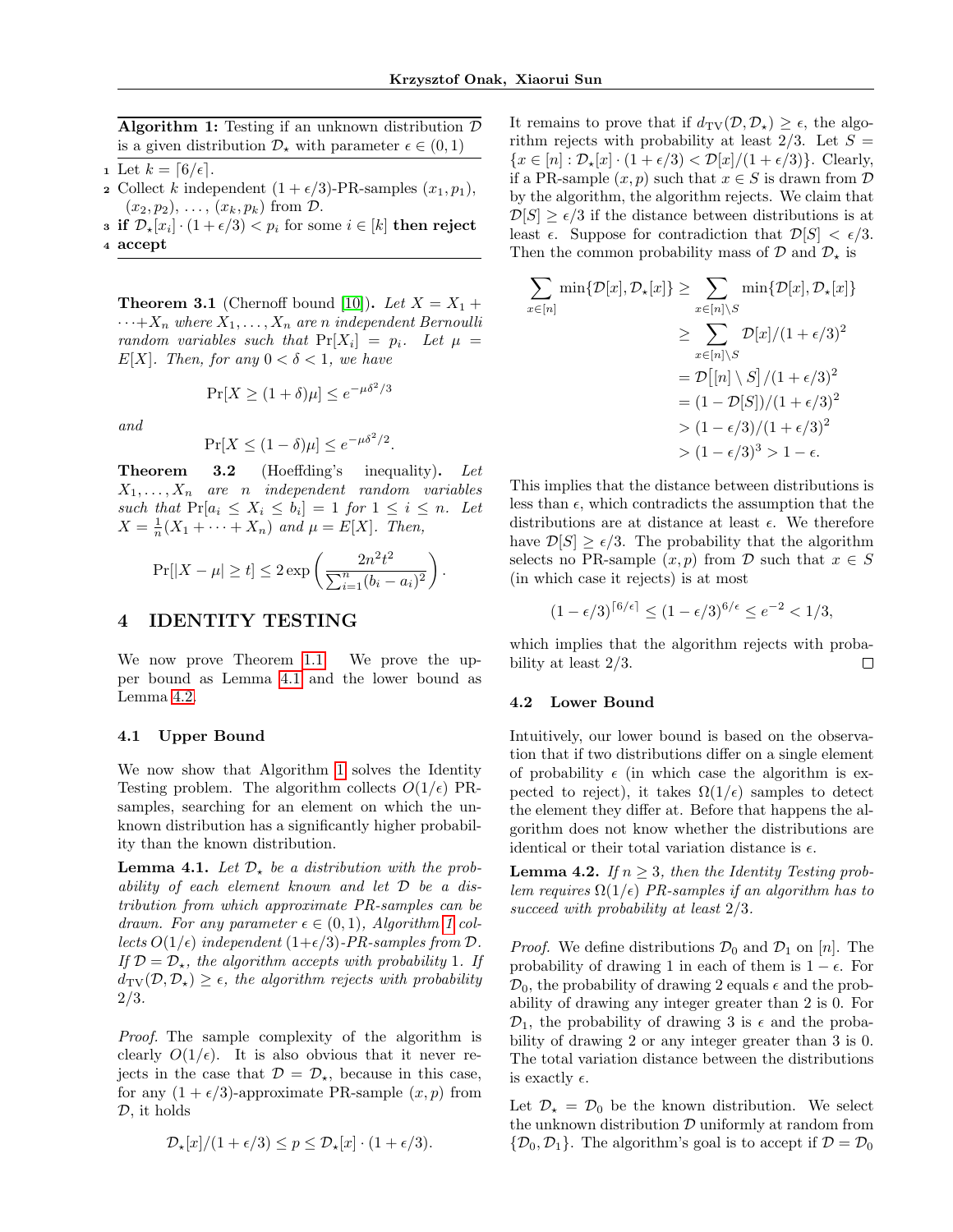Algorithm 2: Estimate Total Variation Distance to a Known Distribution  $\mathcal{D}_{\star}$  with parameter  $\epsilon \in (0,1)$ 

- <span id="page-5-1"></span>1 Let  $k = \lfloor 4/\epsilon^2 \rfloor$ .
- 2 Collect k independent  $(1 + \epsilon/3)$ -PR-samples  $(x_1, p_1)$ ,  $(x_2, p_2), \ldots, (x_k, p_k)$  from  $\mathcal{D}$ .
- $\texttt{s} \ \ \textbf{return} \ 1-\frac{1}{k}\sum_{i\in[k]}\min\{1,\mathcal{D}_\star[x_i]/p_i\}$

and reject if  $\mathcal{D} = \mathcal{D}_1$ . We claim that the algorithm cannot succeed with probability at least 2/3 if the number of samples is at most  $1/(10\epsilon)$ .

We say that a PR-sample  $(x, p)$  is exposing if  $x \neq 1$ . For each of  $\mathcal{D}_0$  and  $\mathcal{D}_1$ , a PR-sample is exposing with probability exactly  $\epsilon$ . If at most  $1/(10\epsilon)$  independent PR-samples are drawn, the expected number of exposing samples is 1/10. By Markov's inequality, the probability that at least one of these samples is exposing is bounded by 1/10. Note that the probability that no exposing sample was selected is the same for  $\mathcal{D}_0$ and  $\mathcal{D}_1$ . In this case, the sequence of PR-samples consists of pairs  $(1, 1 - \epsilon)$  and for a randomly chosen  $\mathcal{D} \in$  $\{\mathcal{D}_0, \mathcal{D}_1\}$ , the algorithm cannot be correct with probability greater than  $1/2$ . Therefore, the probability of success of any algorithm that uses at most  $1/(10\epsilon)$ PR-samples is bounded by  $1/2 + 1/10 < 2/3$ .  $\Box$ 

# 5 DISTANCE TO A KNOWN DISTRIBUTION

We prove Theorem [1.3](#page-1-1) in this section. We prove the upper bound as Lemma [5.1](#page-5-0) and the lower bound as Lemma [5.2.](#page-6-0)

### 5.1 Upper Bound

We show that Algorithm [2](#page-5-1) solves the Distance to a Known Distribution problem using  $O(1/\epsilon^2)$  PRsamples.

<span id="page-5-0"></span>**Lemma 5.1.** For any distribution  $\mathcal{D}_{\star}$  with the probability of each element known and for any distribution D, Algorithm [2](#page-5-1) collects  $O(1/\epsilon^2)$  independent  $(1+\epsilon/3)$ -PR-samples from D and outputs an estimate E such that with probability  $2/3$ ,  $|E - d_{TV}(D, D_{\star})| \leq \epsilon$ .

*Proof.* Let  $S = \{x \in [n] : \mathcal{D}[x] > 0\}$  be the set of elements with non-zero probability in D. Let  $\psi = \sum_{z \in S} \min\{\mathcal{D}_{\star}[z], \mathcal{D}[z]\},\$  which can be seen as the probability mass shared by the distribu- $\sum_{i\in[k]} \min\{1, \mathcal{D}_{\star}[x_i]/p_i\}.$  We prove that with probtions. We have  $d_{\text{TV}}(\mathcal{D}_\star, \mathcal{D}) = 1 - \psi$ . Let  $T =$ ability  $2/3$ ,  $|T - k\psi| \leq \epsilon k$ , in which case we obtain the desired bound  $|(1 - T/k) - d_{TV}(D_1, D_2)| \leq \epsilon$ . We rewrite the definition of T as  $T = \sum_{1 \leq i \leq k} T_i$ , where

 $T_i = \min\{p_i, \mathcal{D}_\star[x_i]\}/p_i.$ 

We start by assuming that the samples obtained by the algorithm are exact PR-samples, i.e., for all  $i \in [k]$ ,  $p_i = \mathcal{D}[x_i]$ . For a single term  $T_i$ , we have

$$
\mathbb{E}[T_i] = \sum_{z \in S} \mathcal{D}[z] \cdot \frac{\min\{\mathcal{D}[z], \mathcal{D}_\star[z]\}}{\mathcal{D}[z]}
$$

$$
= \sum_{z \in S} \min\{\mathcal{D}_\star[z], \mathcal{D}[z]\} = \psi.
$$

By the linearity of expectation,  $\mathbb{E}[T] = k\psi$ . Since  $T_i$ 's are independent and each  $T_i \in [0,1]$ , we can apply Hoeffding's inequality:

$$
\Pr\left[\left|T - k\psi\right| \ge \epsilon k/2\right] \le 2 \exp\left(-\frac{2(\epsilon k/2)^2}{k}\right)
$$

$$
= 2 \exp\left(-\frac{\epsilon^2 k}{2}\right) \le 2e^{-2} < 1/3.
$$

We now bound the impact that approximate PRsamples can have on the output of the algorithm. In this case,  $T_i = \min{\{\mathcal{D}_\star[x_i], p_i\}}/p_i$ , and therefore, if  $(1 + \epsilon/3)$ -PR-samples are used,

$$
\frac{1}{1+\epsilon/3} \cdot \frac{\min\{\mathcal{D}_\star[x_i], \mathcal{D}[x_i]\}}{\mathcal{D}[x_i]} \le T_i
$$

$$
\le (1+\epsilon/3) \cdot \frac{\min\{\mathcal{D}_\star[x_i], \mathcal{D}[x_i]\}}{\mathcal{D}[x_i]},
$$

as opposed to  $T_i = \min{\{\mathcal{D}_\star[x_i], \mathcal{D}[x_i]\}} / \mathcal{D}[x_i]$ . Let  $T'$ denote the estimate obtained using exact PR-samples (with the same sequence of  $x_i$ 's) as opposed to approximate PR-samples. We have

$$
(1-\epsilon/3)T' \leq \frac{T'}{1+\epsilon/3} \leq T \leq (1+\epsilon/3)T'.
$$

Therefore,  $|T' - T| \leq \epsilon T'/3$ . With probability 2/3,  $|T' - k\psi| \leq \epsilon k/2$ , and hence,

$$
|T - k\psi| \le |T - T'| + |T' - k\psi| \le \epsilon T'/3 + \epsilon k/2
$$
  
 
$$
\le (1 + \epsilon/3)k \cdot \epsilon/3 + \epsilon k/2 \le \epsilon k.
$$

## 5.2 Lower Bound

To prove the lower bound, we let the known distribution  $\mathcal{D}_{\star}$  be a uniform distributions over half of the domain. We define two families of distributions: The first family contains all the uniform distributions over half of the domain with total variation distance 1/2 to the known distribution. The second family contains all the uniform distributions over half of the domain with total variation distance  $1/2 - 3\epsilon$  to the known distribution.

We prove the lower bound by showing that it is impossible to distinguish whether the unknown distribution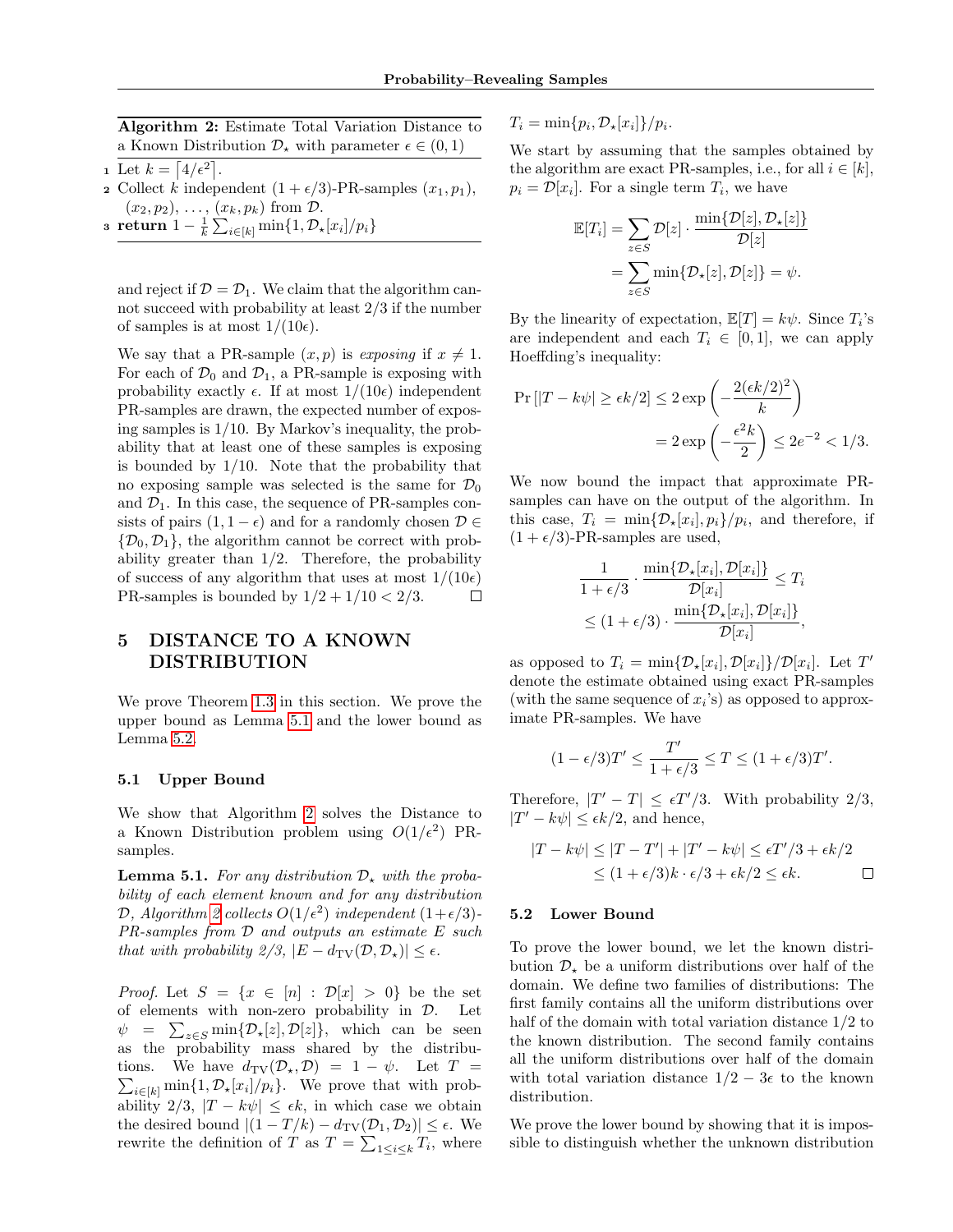Algorithm 3: Estimate Total Variation Distance of Two Distributions on [n] with parameter  $\epsilon \in (0,1)$ 

- <span id="page-6-2"></span> $\frac{1}{\text{Let } k = \lceil \max\{5\sqrt{n}/\epsilon, 48/\epsilon^2\} \rceil}.$
- 2 Collect k independent  $(1 + \epsilon/3)$ -PR-samples  $(x_1, p_1)$ ,  $(x_2, p_2), \ldots, (x_k, p_k)$  from  $\mathcal{D}_1$ .
- **3** Collect k independent  $(1 + \epsilon/3)$ -PR-samples  $(y_1, q_1)$ ,  $(y_2, q_2), \ldots, (y_k, q_k)$  from  $\mathcal{D}_2$ .
- 4 Let  $T = \sum_{i,j \in [k]} s.t. x_i = y_j \min\{p_i, q_j\}/(p_i q_j).$
- 5 return  $1 T/k^2$

is from the first family or from the second family with probability at least  $2/3$  using  $c/\epsilon^2$  samples for a small constant c.

<span id="page-6-0"></span>**Lemma 5.2.** If  $\epsilon < 1/10000$  and  $n = \omega(1/\epsilon^4)$ , then the Distance to a Known Distribution problem requires  $\Omega(1/\epsilon^2)$  PR-samples if an algorithm has to succeed with probability at least 2/3.

# 6 EQUALITY TESTING AND DISTANCE BETWEEN UNKNOWN DISTRIBUTIONS

We prove Theorem [1.3](#page-1-1) in this section. We prove the upper bound as Lemma [6.1](#page-6-1) and the lower bound as Lemma [6.2.](#page-7-1)

## 6.1 Upper Bound

We show that Algorithm [3](#page-6-2) estimates the total variation distance between two unknown distributions using  $O(\max\{\sqrt{n}/\epsilon, 1/\epsilon^2\})$  PR-samples.

<span id="page-6-1"></span>**Lemma 6.1.** For two distributions  $\mathcal{D}_1$  and  $\mathcal{D}_2$  on [n] and a parameter  $\epsilon \in (0,1)$ , Algorithm [3](#page-6-2) collects  $O(\max\{\sqrt{n}/\epsilon, 1/\epsilon^2\})$   $(1 + \epsilon/3)$ -PR-samples from the distributions and outputs an estimate E such that with probability  $2/3$ ,  $|E - d_{TV}(D_1, D_2)| \leq \epsilon$ .

*Proof.* Let  $S = \{x \in [n] : \mathcal{D}_1[x] > 0 \land \mathcal{D}_2[x] > 0\}$  be the set of elements with non-zero probability in both distributions. Let  $\psi = \sum_{z \in S} \min\{\mathcal{D}_1[z], \mathcal{D}_2[z]\}$  be the overlap of the distributions. We have  $d_{\text{TV}}(\mathcal{D}_1, \mathcal{D}_2)$  =  $1-\psi$ . We prove that with probability  $2/3$ ,  $|T-k^2\psi| \leq$  $\epsilon k^2$ , in which case we obtain the desired bound  $|(1 - \epsilon k)^2|$  $T/k^2$ ) –  $d_{\text{TV}}(\mathcal{D}_1, \mathcal{D}_2)| \leq \epsilon$ .

We rewrite the definition of T as  $T = \sum_{1 \leq i,j \leq k} T_{i,j}$ , where

$$
T_{i,j} = \begin{cases} \min\{p_i, q_j\} / (p_i q_j) & \text{if } x_i = y_j, \\ 0 & \text{otherwise.} \end{cases}
$$

We start by assuming that the samples obtained by the algorithm are exact PR-samples, i.e., for all  $i \in [k]$ ,

 $p_i = \mathcal{D}[x_i]$  and  $q_i = \mathcal{D}[y_i]$ . For a single term  $T_{i,j}$ , we have

$$
\mathbb{E}[T_{i,j}] = \sum_{z \in S} \mathcal{D}_1[z] \cdot \mathcal{D}_2[z] \cdot \frac{\min\{\mathcal{D}_1[z], \mathcal{D}_2[z]\}}{\mathcal{D}_1[z]\mathcal{D}_2[z]} \n= \sum_{z \in S} \min\{\mathcal{D}_1[z], \mathcal{D}_2[z]\} = \psi.
$$

By the linearity of expectation,  $\mathbb{E}[T] = k^2 \psi$ . This implies that the expected value returned by the algorithm is  $\mathbb{E}[1 - T/k^2] = 1 - \psi = d_{\text{TV}}(\mathcal{D}_1, \mathcal{D}_2)$ . We now bound the variance of T:  $Var(T) = \mathbb{E}[T^2] - (\mathbb{E}[T])^2$ . We have

$$
\mathbb{E}[T^{2}] = \sum_{i,j \in [k]} \mathbb{E}[T_{i,j}^{2}] + \sum_{\substack{i,j,j' \in [k] \\ j \neq j'}} \mathbb{E}[T_{i,j}T_{i,j'}]
$$
  
+ 
$$
\sum_{\substack{i,i',j \in [k] \\ i \neq i'}} \mathbb{E}[T_{i,j}T_{i',j}] + \sum_{\substack{i,i',j,j' \in [k] \\ i \neq i'}} \mathbb{E}[T_{i,j}T_{i',j'}].
$$

We now bound each of the terms in the above equation. First,

$$
\sum_{i,j \in [k]} \mathbb{E}[T_{i,j}^2] = k^2 \sum_{z \in S} \mathcal{D}_1[z] \mathcal{D}_2[z] \left( \frac{\min\{\mathcal{D}_1[z], \mathcal{D}_2[z]\}}{\mathcal{D}_1[z] \mathcal{D}_2[z]} \right)^2
$$
  
= 
$$
k^2 \sum_{z \in S} \frac{\min\{\mathcal{D}_1[z], \mathcal{D}_2[z]\}}{\max\{\mathcal{D}_1[z], \mathcal{D}_2[z]\}} \le k^2 n.
$$

Second,

$$
\sum_{\substack{i,j,j' \in [k] \\ j \neq j'}} \mathbb{E}[T_{i,j}T_{i,j'}]
$$
\n
$$
= k^2(k-1) \sum_{z \in S} \mathcal{D}_1[z] (\mathcal{D}_2[z])^2 \left( \frac{\min\{\mathcal{D}_1[z], \mathcal{D}_2[z]\}}{\mathcal{D}_1[z] \mathcal{D}_2[z]} \right)^2
$$
\n
$$
\leq k^2(k-1) \sum_{z \in S} \min\{\mathcal{D}_1[z], \mathcal{D}_2[z]\} = k^2(k-1)\psi.
$$

By symmetry,  $\sum_{i,i',j\in[k]} \mathbb{E}[T_{i,j}T_{i',j}]$  is also at most  $i\neq i$  $\prime$  $k^2(k-1)\psi$ . Finally,

$$
\sum_{\substack{i,i',j,j' \in [k] \\ i \neq i' \\ j \neq j'}} \mathbb{E}[T_{i,j}T_{i',j'}]
$$
\n
$$
= k^{2}(k-1)^{2} \sum_{z,w \in S} \mathcal{D}_{1}[z] \mathcal{D}_{2}[z] \mathcal{D}_{1}[w] \mathcal{D}_{2}[w]
$$
\n
$$
\cdot \left( \frac{\min\{\mathcal{D}_{1}[z], \mathcal{D}_{2}[z]\}}{\mathcal{D}_{1}[z] \mathcal{D}_{2}[z]} \right) \left( \frac{\min\{\mathcal{D}_{1}[w], \mathcal{D}_{2}[w]\}}{\mathcal{D}_{1}[w] \mathcal{D}_{2}[w]} \right)
$$
\n
$$
= k^{2}(k-1)^{2} \left( \sum_{z \in S} \min\{\mathcal{D}_{1}[z], \mathcal{D}_{2}[z]\} \right)
$$
\n
$$
\cdot \left( \sum_{w \in S} \min\{\mathcal{D}_{1}[w], \mathcal{D}_{2}[w]\} \right)
$$
\n
$$
= k^{2}(k-1)^{2} \psi^{2}.
$$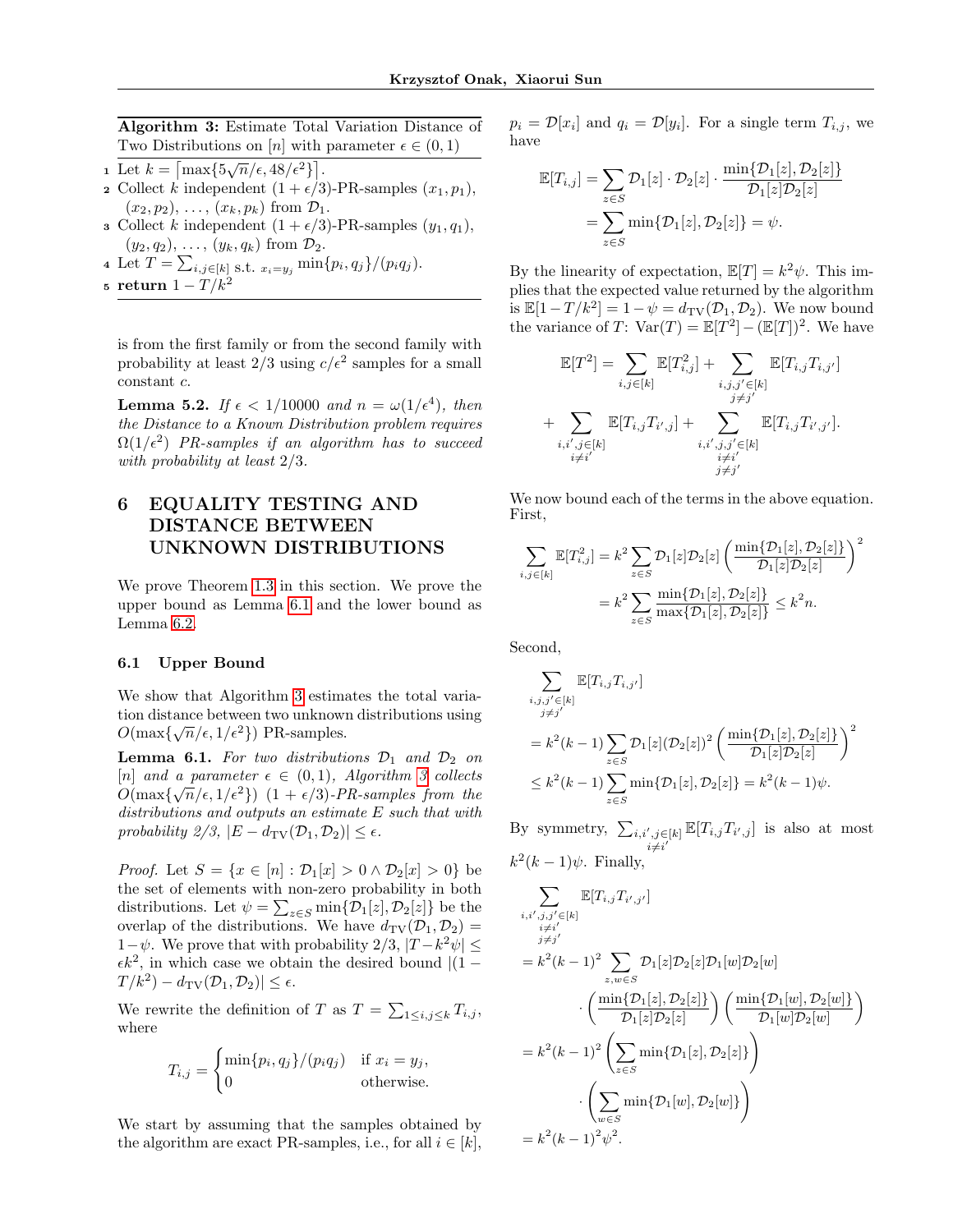Thus,  $\mathbb{E}[T^2] \leq k^2n + 2k^3\psi + k^4\psi^2$ , and  $\text{Var}(T) \leq$  $k^2n+2k^3\psi+k^4\psi^2-(k^2\psi)^2=k^2n+2k^3\psi\leq k^2n+2k^3.$ Since  $k \ge \max\{5\sqrt{n}/\epsilon, 48/\epsilon^2\}, n \le \epsilon^2 k^2/25$  and  $6 \le$  $\epsilon^2 k/8$ . We apply these inequalities:

$$
\sqrt{3 \operatorname{Var}(T)} \le \sqrt{3k^2 n + 6k^3}
$$
  
\n
$$
\le \sqrt{3k^2 \cdot (\epsilon^2 k^2 / 25) + (\epsilon^2 k / 8) \cdot k^3}
$$
  
\n
$$
\le \epsilon k^2 / 2.
$$

By Chebyshev's inequality,

$$
\begin{aligned} &\Pr\left(|T - \mathbb{E}[T]| \ge \epsilon k^2/2\right) \\ &\le \Pr\left(|T - \mathbb{E}[T]| \ge \sqrt{3\operatorname{Var}(T)}\right) \le 1/3. \end{aligned}
$$

Therefore, for exact PR-samples, the algorithm outputs an estimate at distance at most  $\epsilon/2$  from  $d_{\text{TV}}(\mathcal{D}_1, \mathcal{D}_2)$  with probability at least  $2/3$ .

We now bound the impact that approximate PRsamples can have on the output of the algorithm. A term  $T_{i,j}$  can be non-zero only if  $x_i = y_j$  (which can happen only if both  $\mathcal{D}_1[x_i]$  and  $\mathcal{D}_2[y_j]$  are non-zero). In this case,  $T_{i,j} = \min\{p_i, q_j\} / (p_i q_j) = 1 / \max\{p_i, q_j\},\$ and therefore, if  $(1 + \epsilon/3)$ -PR-samples are used,

$$
\frac{1}{1+\epsilon/3} \cdot \frac{\min\{\mathcal{D}_1[x_i], \mathcal{D}_2[y_j]\}}{\mathcal{D}_1[x_i]\mathcal{D}_2[y_j]} \le T_{i,j}
$$
  
 
$$
\le (1+\epsilon/3) \cdot \frac{\min\{\mathcal{D}_1[x_i], \mathcal{D}_2[y_j]\}}{\mathcal{D}_1[x_i]\mathcal{D}_2[y_j]},
$$

as opposed to  $T_{i,j}$  $\min\{\mathcal{D}_1[x_i],\mathcal{D}_2[y_j]\}/(\mathcal{D}_1[x_i])$ Let  $T_*$  denote the estimate obtained using exact PR-samples (with the same sequence of  $x_i$ 's and  $y_j$ 's) as opposed to approximate PR-samples. We have

$$
(1 - \epsilon/3)T_{\star} \le \frac{T_{\star}}{1 + \epsilon/3} \le T \le (1 + \epsilon/3)T_{\star}.
$$

Therefore,  $|T_{\star} - T| \leq \epsilon T_{\star}/3$ . With probability 2/3,  $|T_{\star} - k^2 \psi| \leq \epsilon k^2 / 2$ , and hence,

$$
|T - k^2 \psi| \le |T - T_{\star}| + |T_{\star} - k^2 \psi| \le \epsilon T_{\star}/3 + \epsilon k^2/2
$$
  
\n
$$
\le (1 + \epsilon/2)k^2 \cdot \epsilon/3 + \epsilon k^2/2
$$
  
\n
$$
\le (1/3 + \epsilon/6 + 1/2) \cdot \epsilon k^2 \le \epsilon k^2,
$$

which finishes the proof.

#### 6.2 Lower Bound

To prove the lower bound, we construct two families of distribution pairs, in which all the distributions are uniform over half of the domain. The first family contains all the pairs of identical distributions. The second family contains all the pairs of distributions with total variation distance  $\epsilon$ .

We show that it is impossible to distinguish whether the two unknown distributions are from the first family or from the second family with probability at least 2/3 or from the second family with probability at using  $c\sqrt{n}/\epsilon^2$  samples for a small constant c.

<span id="page-7-1"></span>**Lemma 6.2.** If  $\epsilon < 1/100$  and  $n = \omega((1/\epsilon)^{10})$ , then **Example 1.** Let  $\alpha$  be  $\alpha$  be the Equality Testing problem requires  $\Omega(\sqrt{n}/\epsilon)$  PRsamples if an algorithm has to succeed with probability at least 2/3.

# 7 DISTINCT ELEMENTS

We prove Theorem [1.4](#page-1-2) in this section. We prove the upper bound as Lemma [7.1](#page-7-2) and the lower bound as Lemma [7.2.](#page-7-3)

### 7.1 Upper Bound

Algorithm 4: Estimating the Number of Distinct Elements up to an Additive  $\epsilon n$ 

- <span id="page-7-4"></span>1 Let  $k = \lfloor 27/\epsilon^2 \rfloor$ .
- 2 Collect k independent  $(1 + \epsilon/3)$ -PR-samples  $(x_1, p_1)$ ,  $(x_2, p_2), \ldots, (x_k, p_k)$  from  $\mathcal{D}$ .

 $\displaystyle{\mathrm{s}\;\;\mathrm{return}\;\frac{1}{k}\sum_{i\in[k]}1/p_i}$ 

<span id="page-7-2"></span>**Lemma 7.1.** Let  $\epsilon \in (0,1)$  and let  $D$  be a discrete distribution where each element that can be drawn from D has probability at least  $1/n$ . Algorithm [4](#page-7-4) uses  $O(1/\epsilon^2)$  $(1 + \epsilon/3)$ -PR-samples to compute an estimate to the number of distinct elements in  $D$ . With probability 2/3, the difference between the estimate and the number of distinct elements is bounded by  $\epsilon n$ .

#### 7.2 Lower Bound

We show the lower bound by constructing two families of distributions. The support size of every distribution in the first family is  $3n/4$ , and the support size of every distribution in the second family  $n(3/4-3\epsilon)$ . We prove the lower bound of Distinct Elements problem by showing that it is impossible to distinguish whether the unknown distribution is from the first family or from the second family with probability at least 2/3 using  $c/\epsilon^2$  samples for a small constant c.

<span id="page-7-3"></span>**Theorem 7.2.** If  $\epsilon \leq 1/10000$  and  $n = \omega(1/\epsilon^4)$ , then the Distinct Elements problem requires  $\Omega(1/\epsilon^2)$  PRsamples if an algorithm has to succeed with probability at least 2/3.

## References

 $\Box$ 

<span id="page-7-0"></span>[1] Tugkan Batu, Sanjoy Dasgupta, Ravi Kumar, and Ronitt Rubinfeld. The complexity of approximating the entropy. *SIAM J. Comput.*,  $35(1):132-$ 150, 2005.